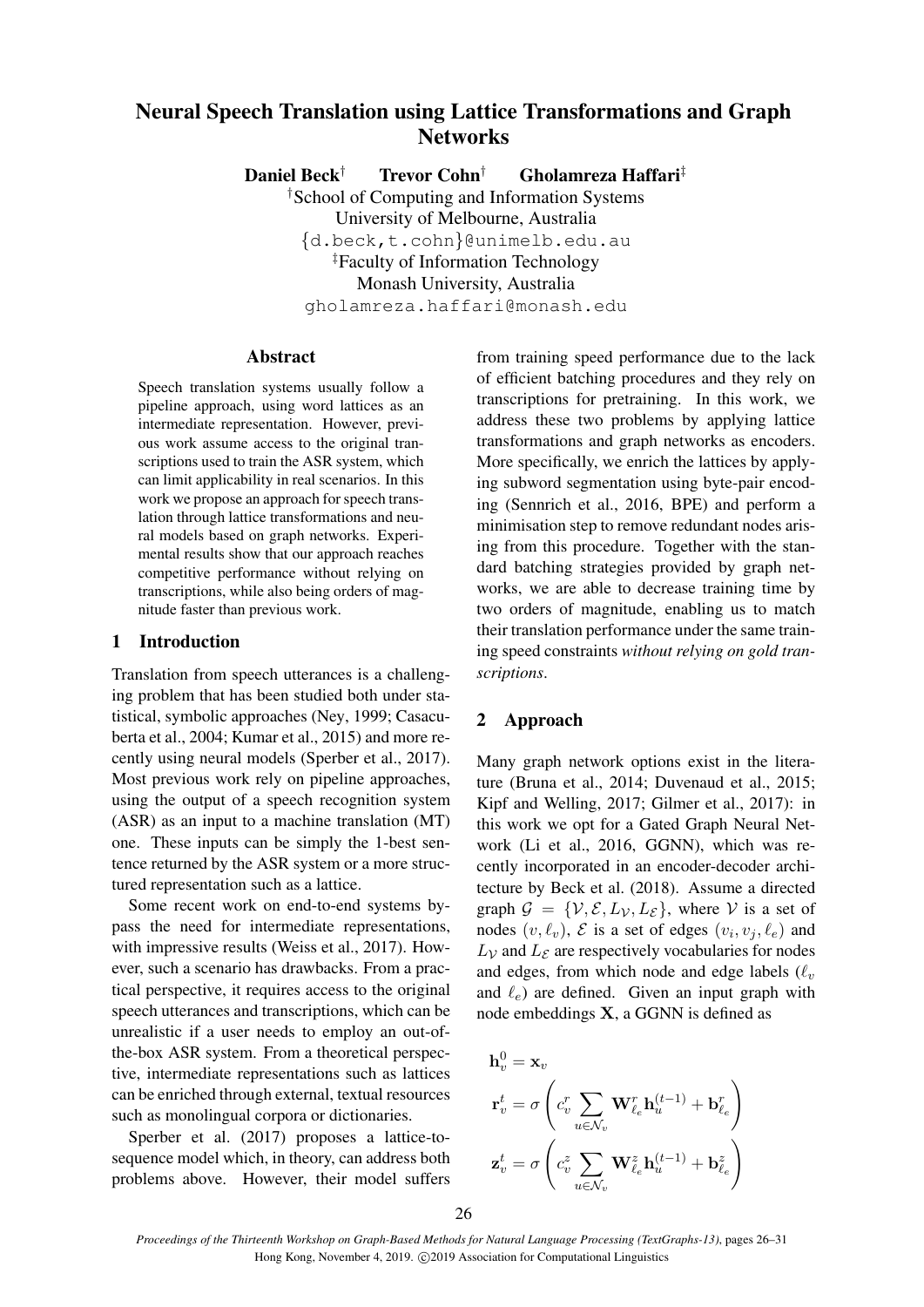$$
\widetilde{\mathbf{h}}_v^t = \rho \left( c_v \sum_{u \in \mathcal{N}_v} \mathbf{W}_{\ell_e} \left( \mathbf{r}_u^t \odot \mathbf{h}_u^{(t-1)} \right) + \mathbf{b}_{\ell_e} \right)
$$

$$
\mathbf{h}_v^t = (1 - \mathbf{z}_v^t) \odot \mathbf{h}_v^{(i-1)} + \mathbf{z}_v^t \odot \widetilde{\mathbf{h}}_v^t
$$

where  $e = (u, v, \ell_e)$  is the edge between nodes u and v,  $\mathcal{N}(v)$  is the set of neighbour nodes for v,  $\rho$ is a non-linear function,  $\sigma$  is the sigmoid function and  $c_v = c_v^z = c_v^r = |\mathcal{N}_v|^{-1}$  are normalisation constants.

Intuitively, a GGNN reduces to a GRU (Cho et al., 2014) if the graph is a linear chain. Therefore, the GGNN acts as a generalised encoder that updates nodes according to their neighbourhood. Multiple layers can be stacked, allowing information to be propagated through longer paths in the graph. Batching can be done by using adjacency matrices and matrix operations to perform the updates, enabling efficient processing on a GPU.

#### 2.1 Lattice Transformations

As pointed out by Beck et al. (2018), GGNNs can suffer from parameter explosion when the edge label space is large, as the number of parameters is proportional to the set of edge labels. This is a problem for lattices, since most of the information is encoded on the edges. We tackle this problem by transforming the lattices into their corresponding *line graphs*, which swaps nodes and edges.<sup>1</sup> After this transformation, we also add start and end symbols, which enable the encoder to propagate information through all possible paths in the lattice. Importantly, we also remove node scores from the lattice in most of our experiments, but we do revisit this idea in §3.3.

Having lattices as inputs allow us to incorporate additional steps of textual transformations. To showcase this, in this work we perform subword segmentation on the lattice nodes using BPE. If a node is not present in the subword vocabulary, we split it into subwords and connect them in a leftto-right manner.

The BPE segmentation can lead to redundant nodes in the lattice. Our next transformation step is a minimisation procedure, where such nodes are joined into a single node in the graph. To perform this step, we leverage an efficient algorithm for automata minimisation (Hopcroft, 1971), which traverses the graph detecting redundant nodes by using equivalence classes, running in  $O(n \log n)$ time, where  $n$  is the number of nodes.



Figure 1: Proposed lattice transformations. From top to bottom: 1) Original lattice with scores removed; 2) Line graph transformation; 3) Subword segmentation; 4) Lattice minimisation; 5) Addition of reverse and self-loop edges.

The final step adds reverse and self-loop edges to the lattice, where these new edges have specific parameters in the encoder. This eases propagation of information and is standard practice when using graph networks as encoders (Marcheggiani and Titov, 2017; Bastings et al., 2017; Beck et al., 2018). We show an example of all the transformation steps on Figure 1.

In Figure 2 we show the architecture of our system, using the final lattice from Figure 1 as an example. Nodes are represented as embeddings that are updated according to the lattice structure, resulting in a set of hidden states as the output. Other components follow a standard seq2seq model, using a bilinear attention module (Luong et al., 2015) and a 2-layer LSTM (Hochreiter and

<sup>&</sup>lt;sup>1</sup>This procedure is also done in Sperber et al.  $(2017)$ .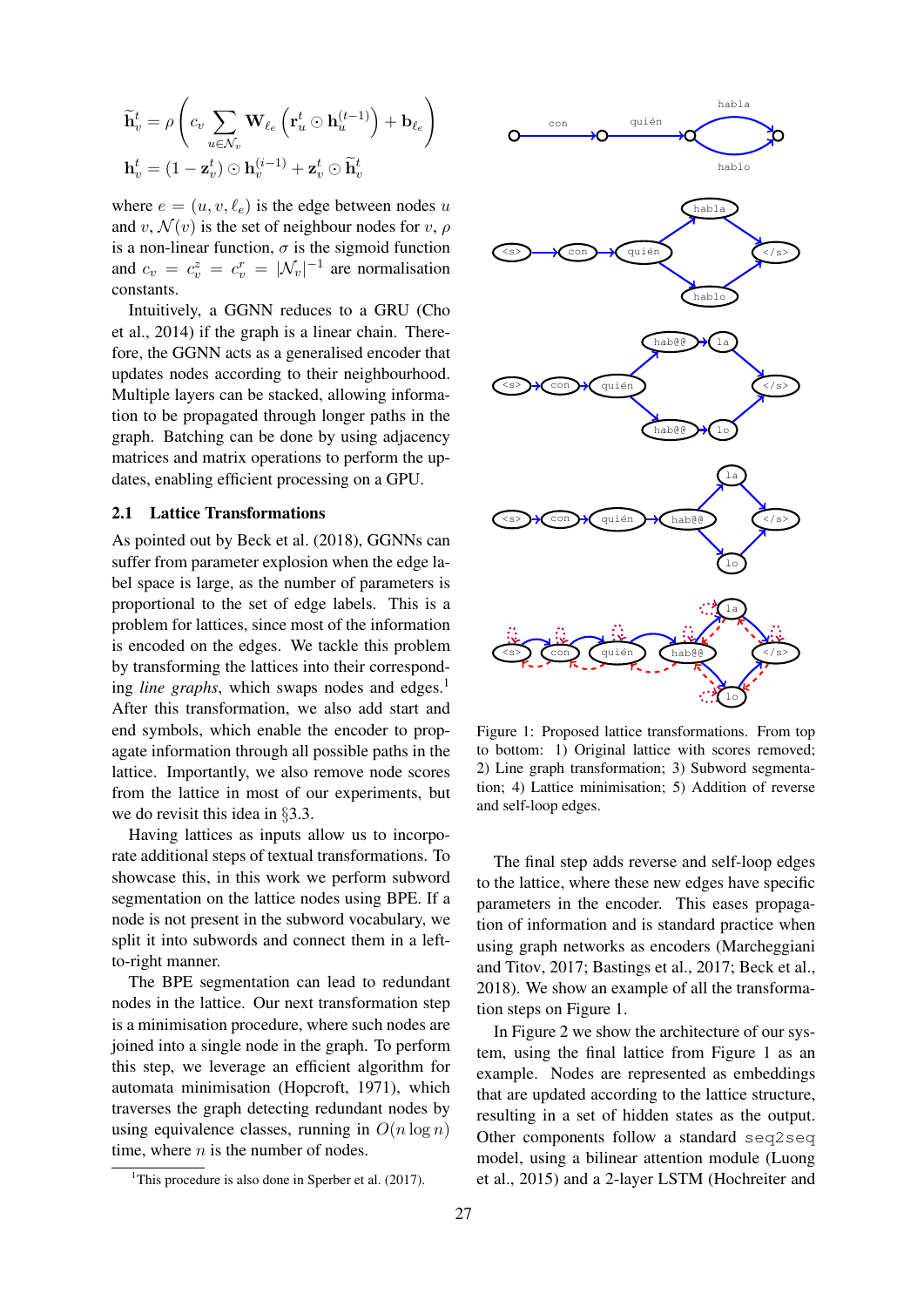

Figure 2: Model architecture, using the final Spanish lattice from Figure 1 and its corresponding English translation as an example.

Schmidhuber, 1997) as the decoder.

# 3 Experiments

Data We perform experiments using the Fisher/Callhome Speech Translation corpus, composed of Spanish telephone conversations with their corresponding English translations. We use the original release by Post et al.  $(2013)$ , containing both 1-best and pruned lattice outputs from an ASR system for each Spanish utterance.<sup>2</sup> The Fisher corpus contain 150K instances and we use the original splits provided with the datasets. Following previous work (Post et al., 2013; Sperber et al., 2017), we lowercase and remove punctuation from the English translations. To build the BPE models, we extract the vocabulary from the Spanish training lattices, using 8K split operations.

Models and Evaluation All our models are trained on the Fisher training set. For the 1-best baseline we use a standard seq2seq architecture and for the GGNN models, we use the same setup as Beck et al. (2018). Our implementation is based on the Sockeye toolkit (Hieber et al., 2017) and we use default values for most hyperparameters, except for batch size  $(16)$  and GGNN layers  $(8)$ .<sup>3</sup> For regularisation, we apply 0.5 dropout on the input embeddings and perform early stopping on the corresponding Fisher dev set.

|          |       |           |           | 1-best L L+S L+S+M |
|----------|-------|-----------|-----------|--------------------|
| Median   | 32.4  | 34.4 34.5 |           | 34.3               |
| Ensemble | -36.1 |           | 38.3 38.7 | 39.1               |

Table 1: Out-of-the-box scenario results, in BLEU scores. "L" corresponds to word lattice inputs, "L+S" and "L+S+M" correspond to lattices after subword segmentation and after minimisation, respectively.

Each model is trained using 5 different seeds and we report BLEU (Papineni et al., 2001) results using the median performance according to the dev set and an ensemble of the 5 models. For the word-based models, we remove any tokens with frequency lower than 2 (as in Sperber et al. (2017)), while for subword models we do not perform any threshold pruning. We report all results on the Fisher "dev2" set.<sup>4</sup>

# 3.1 Out-of-the-box ASR scenario

In this scenario we assume only lattices and 1-best outputs are available, simulating a setting where we do not have access to the transcriptions. Table 1 shows that results are consistent with previous work: lattices provide significant improvements over simply using the 1-best output. More importantly though, the results also highlight the benefits of our proposed transformations and we obtain the best ensemble performance using minimised lattices.

<sup>&</sup>lt;sup>2</sup>We refer the reader to Post et al.  $(2013)$  for details on the ASR system and how the lattices were generated.

 $3A$  complete description of hyperparameter values is available in the Supplementary Material.

<sup>&</sup>lt;sup>4</sup>We also experimented with the Callhome test set, similar to previous work. However, we did not see any different trends so we omit the results.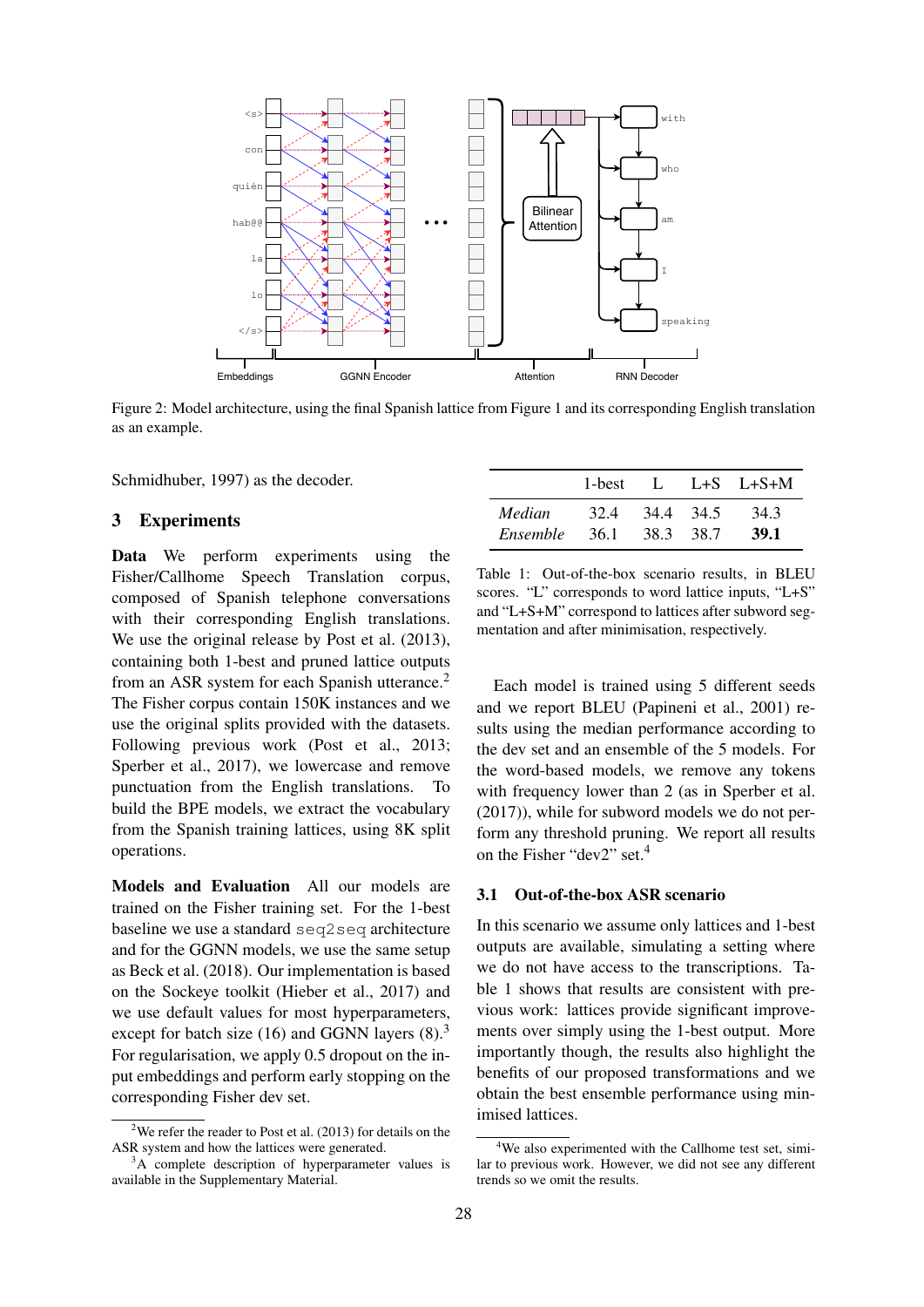|                                                                           |      | $L+S+M$ $L+S+M+T$ |  |  |  |
|---------------------------------------------------------------------------|------|-------------------|--|--|--|
| Median                                                                    | 34.3 | 37.1              |  |  |  |
| Ensemble                                                                  | 39.1 | 42.3              |  |  |  |
| <i>Previous Work - no lattice scores</i><br>36.9<br>Sperber et al. (2017) |      |                   |  |  |  |
| <i>Previous Work - with lattice scores</i>                                |      |                   |  |  |  |
| Post et al. (2013)                                                        |      | 36.8              |  |  |  |
| Sperber et al. (2017)                                                     |      | 38.5              |  |  |  |

Table 2: Results with transcriptions, in BLEU scores. "L+S+M" corresponds to the same results in Table 1 and "L+S+M+T" is the setting with gold transcriptions added to the training set.

## 3.2 Adding Transcriptions

The out-of-the-box results in §3.1 are arguably more general in terms of applicability in real scenarios. However, in order to compare with the state-of-the-art, we also experiment with a scenario where we have access to the original Spanish transcriptions. To incorporate transcriptions into our model, we convert them into a linear chain graph, after segmenting using BPE. With this, we can simply take the union of transcriptions and lattices into a single training set. We keep the dev and test sets with lattices only, as this emulates test time conditions.

The results shown in Table 2 are consistent with previous work: adding transcriptions further enhance the system performance. We also slightly outperform Sperber et al. (2017) in the setting where they ignore lattice scores, as in our approach. Most importantly, we are able to reach those results while being two orders of magnitude faster at training time: Sperber et al. (2017) report taking 1.5 days for each epoch while our architecture can process each epoch in 15min. The reason is because their model relies on the CPU while our GGNN-based model can be easily batched and computed in a GPU.

Given those differences in training time, it is worth mentioning that the best model in Sperber et al. (2017) is surpassed by our best ensemble *using lattices only*. This means that we can obtain state-of-the-art performance even in an out-of-thebox scenario, under the same training speed constraints. While there are other constraints that may be considered (such as parameter budget), we nevertheless believe this is an encouraging result for real world scenarios.

#### 3.3 Adding Lattice Scores

Our approach is not without limitations. In particular, the GGNN encoder ignores lattice scores, which can help the model disambiguate between different paths in the lattice. As a simple first approach to incorporate scores, we embed them using a multilayer perceptron, using the score as the input. This however did not produce good results: performance dropped to 32.9 BLEU in the single model setting and 38.4 for the ensemble.

It is worth noticing that Sperber et al. (2017) has a more principled approach to incorporate scores: by modifying the attention module. This is arguably a better choice, since the scores can directly inform the decoder about the ambiguity in the lattice. Since this approach does not affect the encoder, it is theoretically possible to combine our GGNN encoder with their attention module, we leave this avenue for future work.

## 4 Conclusions and Future Work

In this work we proposed an architecture for lattice-to-string translation by treating lattices as general graphs and leveraging on recent advances in neural networks for graphs.<sup>5</sup> Compared to previous similar work, our model permits easy minibatching and allows one to freely enrich the lattices with additional information, which we exploit by incorporating BPE segmentation and lattice minimisation. We show promising results and outperform baselines in speech translation, particularly in out-of-the-box ASR scenarios, when one has no access to transcriptions.

For future work, we plan to investigate better approaches to incorporate scores in the lattices. The approaches used by Sperber et al. (2017) can provide a starting point in this direction. The same minimisation procedures we employ can be adapted to weighted lattices (Eisner, 2003). Another important avenue is to explore this approach in low-resource scenarios such as ones involving endangered languages (Adams et al., 2017; Anastasopoulos and Chiang, 2018).

## Acknowledgements

This work was supported by the Australian Research Council (DP160102686). The research reported in this paper was partly conducted at the 2017 Frederick Jelinek Memorial Summer

 $5C$ ode to replicate results available at  $q$ ithub.com/ beckdaniel/textgraphs2019\_lat2seq.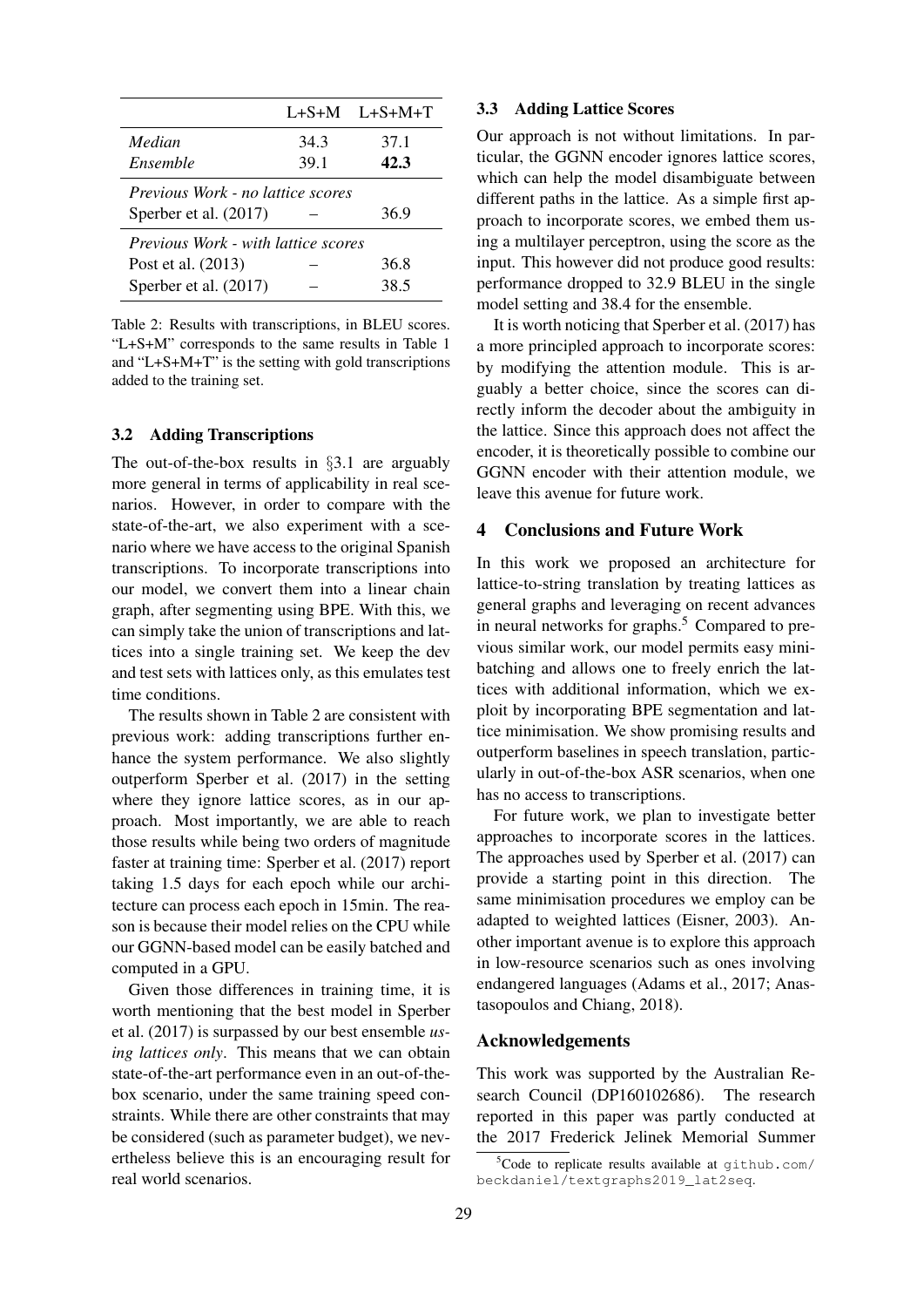Workshop on Speech and Language Technologies, hosted at Carnegie Mellon University and sponsored by Johns Hopkins University with unrestricted gifts from Amazon, Apple, Facebook, Google, and Microsoft.

#### References

- Oliver Adams, Trevor Cohn, Graham Neubig, and Alexis Michaud. 2017. Phonemic transcription of low-resource tonal languages. In *Proceedings of ALTA*, pages 53–60.
- Antonis Anastasopoulos and David Chiang. 2018. Tied Multitask Learning for Neural Speech Translation. In *Proceedings of NAACL*.
- Joost Bastings, Ivan Titov, Wilker Aziz, Diego Marcheggiani, and Khalil Sima'an. 2017. Graph Convolutional Encoders for Syntax-aware Neural Machine Translation. In *Proceedings of EMNLP*, pages 1947–1957.
- Daniel Beck, Gholamreza Haffari, and Trevor Cohn. 2018. Graph-to-Sequence Learning using Gated Graph Neural Networks. In *Proceedings of ACL*.
- Joan Bruna, Wojciech Zaremba, Arthur Szlam, and Yann LeCun. 2014. Spectral Networks and Locally Connected Networks on Graphs. In *Proceedings of ICLR*, page 14.
- Francisco Casacuberta, Hermann Ney, Franz Josef Och, Enrique Vidal, Juan Miguel Vilar, Sergio Barrachina, Ismael García-Varea, David Llorens, Carlos D. Martínez, Sirko Molau, Francisco Nevado, Moisés Angeles Pastor, David Picó, Alberto Sanchis, and Christoph Tillmann. 2004. Some approaches to statistical and finite-state speech-tospeech translation. *Computer Speech and Language*, 18(1):25–47.
- Kyunghyun Cho, Bart van Merrienboer, Caglar Gulcehre, Dzmitry Bahdanau, Fethi Bougares, Holger Schwenk, and Yoshua Bengio. 2014. Learning Phrase Representations using RNN Encoder-Decoder for Statistical Machine Translation. In *Proceedings of EMNLP*, pages 1724–1734.
- David Duvenaud, Dougal Maclaurin, Jorge Aguilera-Iparraguirre, Rafael Gómez-Bombarelli, Timothy Hirzel, Alán Aspuru-Guzik, and Ryan P Adams. 2015. Convolutional Networks on Graphs for Learning Molecular Fingerprints. In *Proceedings of NIPS*, pages 2215–2223.
- Jason Eisner. 2003. Simpler and More General Minimization for Weighted Finite-State Automata. In *Proceedings of NAACL*, pages 64–71.
- Justin Gilmer, Samuel S. Schoenholz, Patrick F. Riley, Oriol Vinyals, and George E. Dahl. 2017. Neural Message Passing for Quantum Chemistry. In *Proceedings of ICML*.
- Felix Hieber, Tobias Domhan, Michael Denkowski, David Vilar, Artem Sokolov, Ann Clifton, and Matt Post. 2017. Sockeye: A Toolkit for Neural Machine Translation. *arXiv preprint*, pages 1–18.
- Sepp Hochreiter and Jürgen Schmidhuber. 1997. Long Short-Term Memory. *Neural Computation*, 9(8):1735–1780.
- John Hopcroft. 1971. An O(n log n) Algorithm for Minimizing States in a Finite Automaton. *Theory of machines and computations*.
- Thomas N. Kipf and Max Welling. 2017. Semi-Supervised Classification with Graph Convolutional Networks. In *Proceedings of ICLR*.
- Gaurav Kumar, Graeme Blackwood, Jan Trmal, Daniel Povey, and Sanjeev Khudanpur. 2015. A Coarse-Grained Model for Optimal Coupling of ASR and SMT Systems for Speech Translation. In *Proceedings of EMNLP*, pages 1902–1907.
- Yujia Li, Daniel Tarlow, Marc Brockschmidt, and Richard Zemel. 2016. Gated Graph Sequence Neural Networks. In *Proceedings of ICLR*, 1, pages 1– 20.
- Minh-Thang Luong, Hieu Pham, and Christopher D. Manning. 2015. Effective Approaches to Attentionbased Neural Machine Translation. In *Proceedings of EMNLP*, pages 1412–1421.
- Diego Marcheggiani and Ivan Titov. 2017. Encoding Sentences with Graph Convolutional Networks for Semantic Role Labeling. In *Proceedings of EMNLP*.
- Hermann Ney. 1999. Speech Translation: Coupling of Recognition and Translation. In *Proceedings of ICASSP*, pages 517–520.
- Kishore Papineni, Salim Roukos, Todd Ward, and Wei-Jing Zhu. 2001. Bleu: a method for automatic evaluation of machine translation. In *Proceedings of ACL*, pages 311–318.
- Matt Post, Gaurav Kumar, Adam Lopez, Damianos Karakos, Chris Callison-Burch, and Sanjeev Khudanpur. 2013. Improved Speech-to-Text Translation with the Fisher and Callhome Spanish–English Speech Translation Corpus. In *Proceedings of IWSLT*.
- Rico Sennrich, Barry Haddow, and Alexandra Birch. 2016. Neural Machine Translation of Rare Words with Subword Units. In *Proceedings of ACL*, pages 1715–1725.
- Matthias Sperber, Graham Neubig, Jan Niehues, and Alex Waibel. 2017. Neural Lattice-to-Sequence Models for Uncertain Inputs. In *Proceedings of EMNLP*, pages 1380–1389.